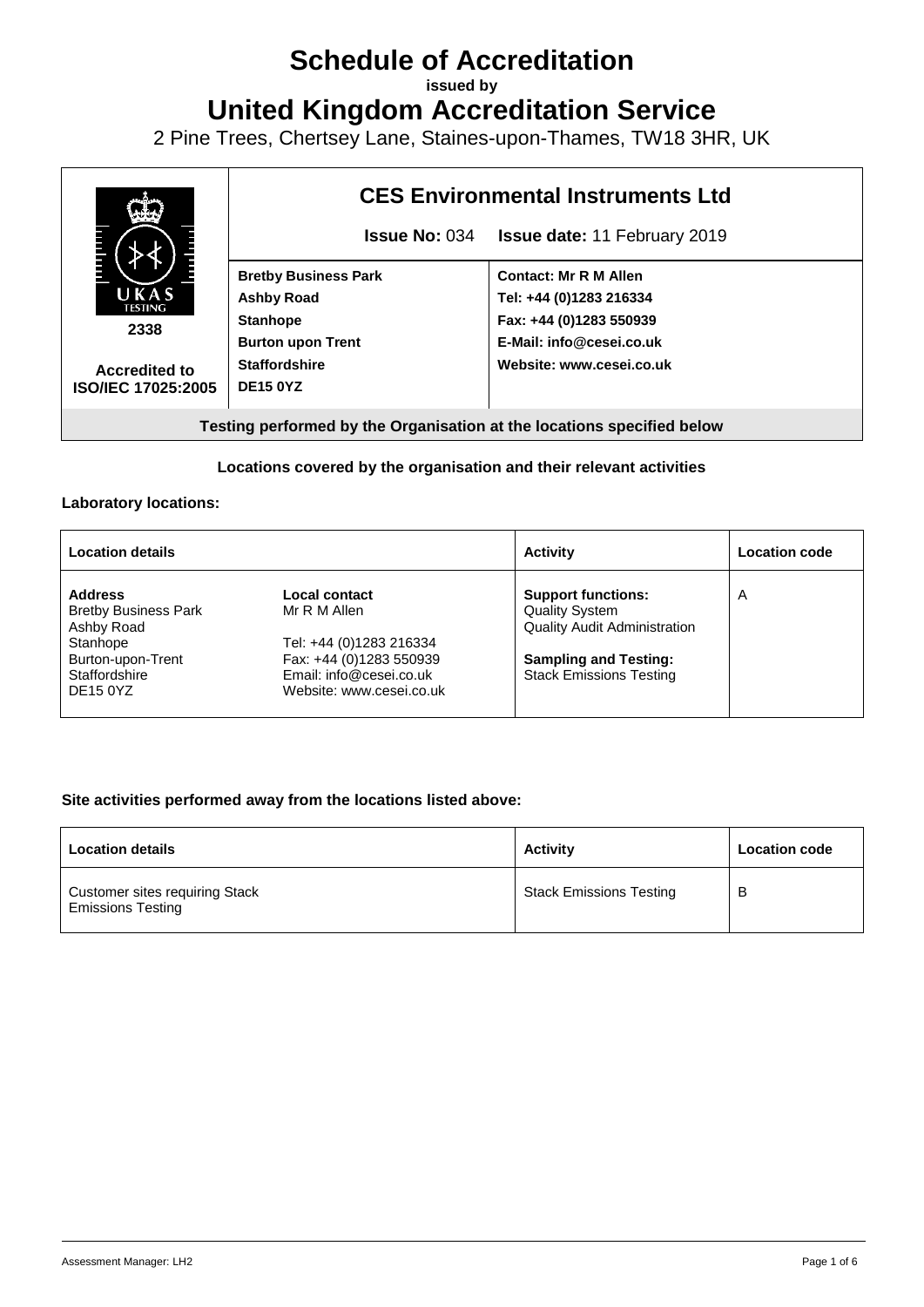

## **Schedule of Accreditation issued by United Kingdom Accreditation Service**

2 Pine Trees, Chertsey Lane, Staines-upon-Thames, TW18 3HR, UK

## **CES Environmental Instruments Ltd**

**Issue No:** 034 **Issue date:** 11 February 2019

**Testing performed by the Organisation at the locations specified**

#### DETAIL OF ACCREDITATION

| Materials/Products tested                          | Type of test/Properties<br>measured/Range of<br>measurement        | Standard specifications/<br>Equipment/Techniques used                                                                                                                                               | Location<br>Code |
|----------------------------------------------------|--------------------------------------------------------------------|-----------------------------------------------------------------------------------------------------------------------------------------------------------------------------------------------------|------------------|
| Filter Papers and Rinse<br>Solutions               | <b>Physical Tests</b><br>Weighing of Particulate Matter            | BS EN 13284-1:2017<br>BS ISO 9096:2017                                                                                                                                                              | A                |
| <b>Testing of Stack Emissions</b><br>to Atmosphere | Sampling and On-Line<br>analysis                                   | (WI 4/3)<br>National, International and other<br>recognised standards using<br>documented In-House work<br>instructions to meet the<br>requirements of<br>DD CEN/TS 15675:2007/<br>BS EN 15259:2007 |                  |
|                                                    | Water Vapour                                                       | <b>USEPA Method 4</b><br>(WI 4/6)                                                                                                                                                                   | В                |
|                                                    | <b>Total Particulate Matter</b><br>(50 to 1000 mg/m <sup>3</sup> ) | BS ISO 9096:2017<br>(WI 4/34 - MST)<br>(WI 4/26 - Gravimat)                                                                                                                                         | B                |
|                                                    | Pressure, Temperature and<br>Velocity                              | BS EN 13284-1:2017<br>(WI 4/32 - MST)<br>BS EN 13284-1:2017<br>(WI 4/1 - Gravimat)<br>BS ISO 9096:2017<br>(WI 4/34 - MST)<br>BS ISO 9096: 2017<br>(WI 4/26 - Gravimat)                              | B                |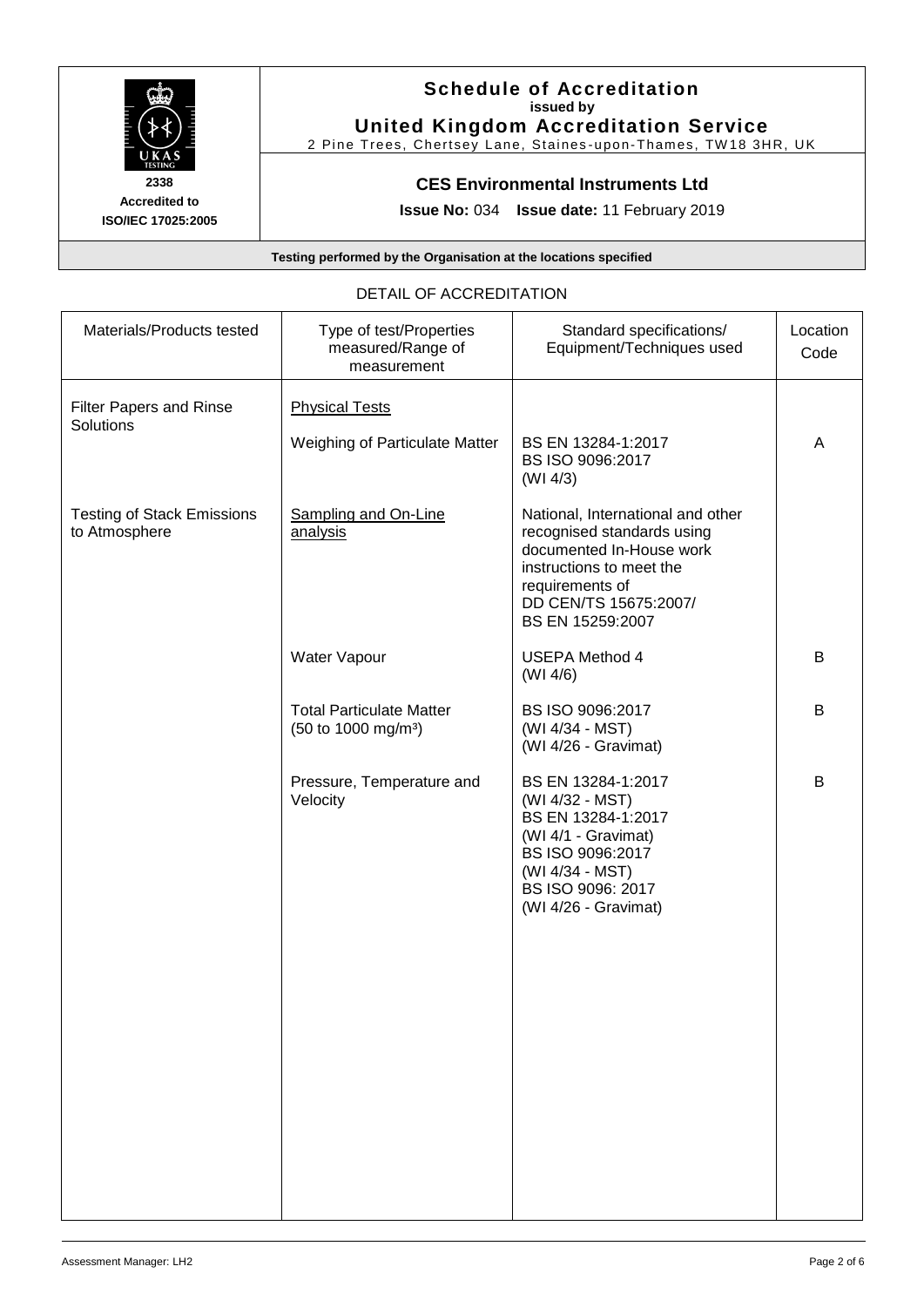

# **Schedule of Accreditation issued by United Kingdom Accreditation Service**

2 Pine Trees, Chertsey Lane, Staines-upon-Thames, TW18 3HR, UK

# **CES Environmental Instruments Ltd**

**Issue No:** 034 **Issue date:** 11 February 2019

**Testing performed by the Organisation at the locations specified**

| Materials/Products tested                                   | Type of test/Properties<br>measured/Range of<br>measurement                          | Standard specifications/<br>Equipment/Techniques used                                                                                                                                                                                                                                        | Location<br>Code |
|-------------------------------------------------------------|--------------------------------------------------------------------------------------|----------------------------------------------------------------------------------------------------------------------------------------------------------------------------------------------------------------------------------------------------------------------------------------------|------------------|
| <b>Testing of Stack Emissions</b><br>to Atmosphere (cont'd) | Sampling with subsequent<br>analysis by an ISO 17025<br><b>Accredited Laboratory</b> | National, European, International<br>and Environment Agency specified<br>standards including MIDs and<br>Documented In-House work<br>instructions to meet the<br>requirements of the Environment<br>Agency (MCERTS) Performance<br>Standard and<br>DD CEN/TS 15675:2007/<br>BS EN 15259:2007 |                  |
|                                                             | <b>Total Particulate Matter</b>                                                      | BS EN 13284-1:2017<br>(WI 4/32 - MST)<br>(WI 4/1 - Gravimat)                                                                                                                                                                                                                                 | B                |
|                                                             | Mass Concentration of<br>Individual Gaseous Organic<br>Compounds                     | CEN TS 13649:2014<br>(WI 4/57 - Sorbent Tube Method)                                                                                                                                                                                                                                         | B                |
|                                                             | Polycyclic Aromatic<br>Hydrocarbons (PAHs)                                           | BSISO11338:2003 (WI4/52)                                                                                                                                                                                                                                                                     | B                |
|                                                             | <b>Dioxins and Furans</b>                                                            | BS EN 1948-1:2006<br>(WI 4/31)                                                                                                                                                                                                                                                               | B                |
|                                                             | Dioxin-like Polychlorinated<br>Biphenyls (PCBs)                                      | BS EN 1948-4:2010<br>(WI 4/31)                                                                                                                                                                                                                                                               | B                |
|                                                             | Sulphur Dioxide                                                                      | BS EN 14791:2017<br>(WI 4/47)                                                                                                                                                                                                                                                                | B                |
|                                                             | Ammonia                                                                              | Based on BS EN 14791:2017<br>(WI 4/46)                                                                                                                                                                                                                                                       | B                |
|                                                             | <b>Halogens and Halides</b><br>Hydrogen Bromide<br>Chlorine<br><b>Bromine</b>        | <b>USEPA Method 26</b><br>(WI 4/27)                                                                                                                                                                                                                                                          | B                |
|                                                             | Halogens and Halides<br>Hydrogen Bromide<br>Chlorine<br><b>Bromine</b>               | <b>USEPA Method 26A</b><br>(WI 4/38)                                                                                                                                                                                                                                                         | B                |
|                                                             | Hydrogen Chloride                                                                    | BS EN 1911:2010<br>(WI 4/29)                                                                                                                                                                                                                                                                 | B                |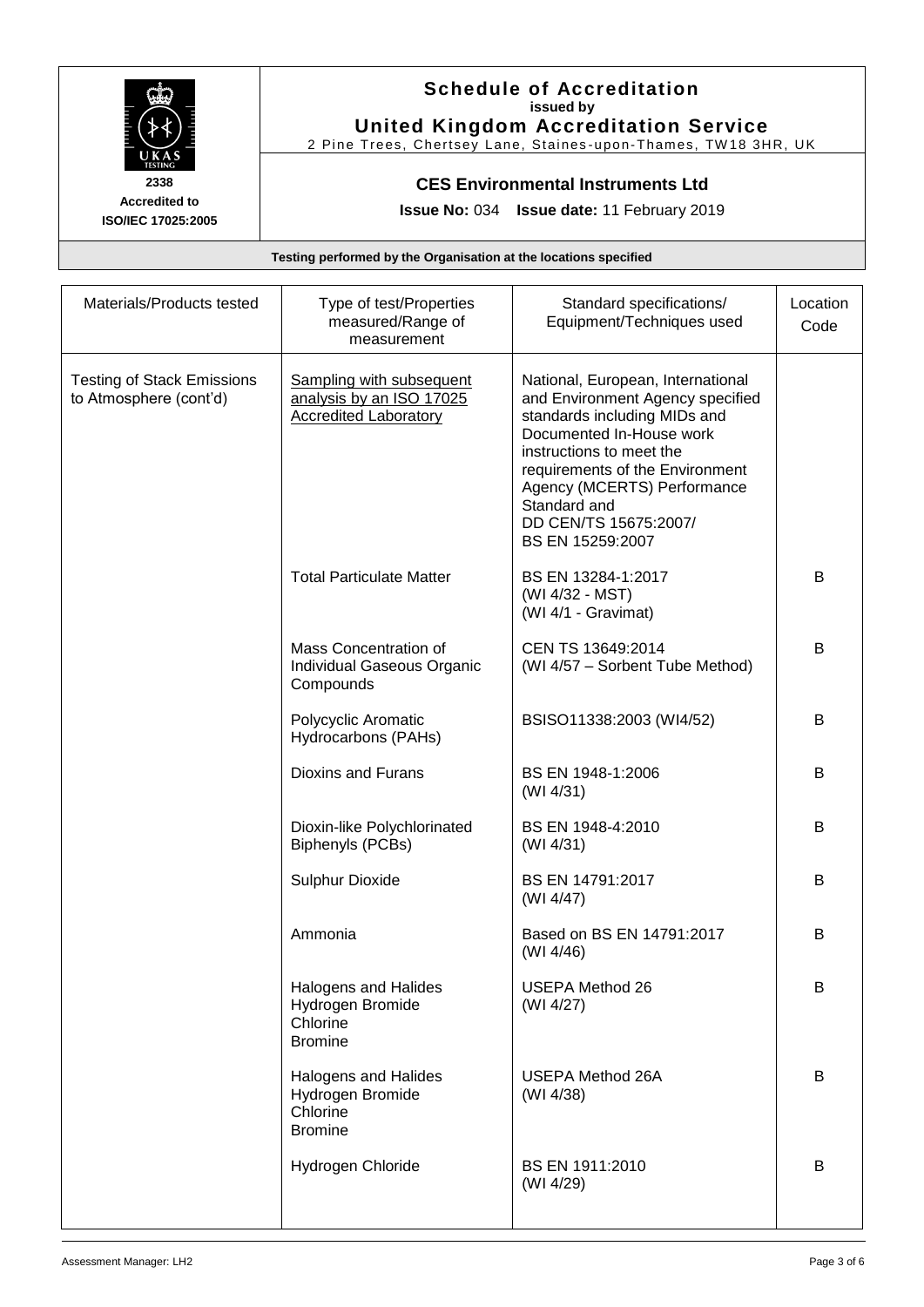

# **Schedule of Accreditation issued by United Kingdom Accreditation Service**

2 Pine Trees, Chertsey Lane, Staines-upon-Thames, TW18 3HR, UK

## **CES Environmental Instruments Ltd**

**Issue No:** 034 **Issue date:** 11 February 2019

**Testing performed by the Organisation at the locations specified**

| Materials/Products tested                                   | Type of test/Properties<br>measured/Range of<br>measurement                                   | Standard specifications/<br>Equipment/Techniques used                                                                                                                                                                                                                                                 | Location<br>Code |
|-------------------------------------------------------------|-----------------------------------------------------------------------------------------------|-------------------------------------------------------------------------------------------------------------------------------------------------------------------------------------------------------------------------------------------------------------------------------------------------------|------------------|
| <b>Testing of Stack Emissions</b><br>to Atmosphere (cont'd) | Sampling with subsequent<br>analysis by an ISO 17025<br><b>Accredited Laboratory (cont'd)</b> | National, European, International<br>and Environment Agency specified<br>standards including MIDs and<br>Documented In-House work<br>instructions to meet the<br>requirements of the Environment<br>Agency (MCERTS) Performance<br>Standard and<br>DD CEN/TS 15675:2007/<br>BS EN 15259:2007 (cont'd) |                  |
|                                                             | Hydrogen Fluoride                                                                             | BS ISO 15713:2006<br>(WI 4/43)                                                                                                                                                                                                                                                                        | B                |
|                                                             | <b>Metals</b>                                                                                 | BS EN 14385:2004<br>(WI 4/30)                                                                                                                                                                                                                                                                         | B                |
|                                                             | <b>Total Mercury</b>                                                                          | BS EN 13211:2001<br>(WI 4/33)                                                                                                                                                                                                                                                                         | B                |
|                                                             | Sampling and On-Site analysis                                                                 |                                                                                                                                                                                                                                                                                                       |                  |
|                                                             | Water Vapour                                                                                  | BS EN 14790:2017<br>(WI 4/40)                                                                                                                                                                                                                                                                         | B                |
|                                                             | <b>Sampling and On-Line</b><br>analysis                                                       |                                                                                                                                                                                                                                                                                                       |                  |
|                                                             | Water Vapour*                                                                                 | EA TGN M22<br>(WI 4/50 - Validated FTIR analyser)                                                                                                                                                                                                                                                     | B                |
|                                                             | Oxygen*                                                                                       | BS EN 14789:2017<br>(WI 4/41 - Validated Zirconium cell<br>analyser)                                                                                                                                                                                                                                  | B                |
|                                                             | Pressure, Temperature and<br>Velocity (point velocity<br>method)                              | BS EN 16911-1:2013<br>(W1 4/1 - using differential<br>pressure device (pitot tube)<br>method) - Gravimat                                                                                                                                                                                              | B                |
|                                                             | <b>Total Gaseous Organic</b><br>Carbon*<br>(TOC / VOC)<br>(0 to 1000 mg/m <sup>3</sup> )      | BS EN 12619:2013<br>(WI 4/28 - FID analyser)                                                                                                                                                                                                                                                          | B                |
|                                                             |                                                                                               |                                                                                                                                                                                                                                                                                                       |                  |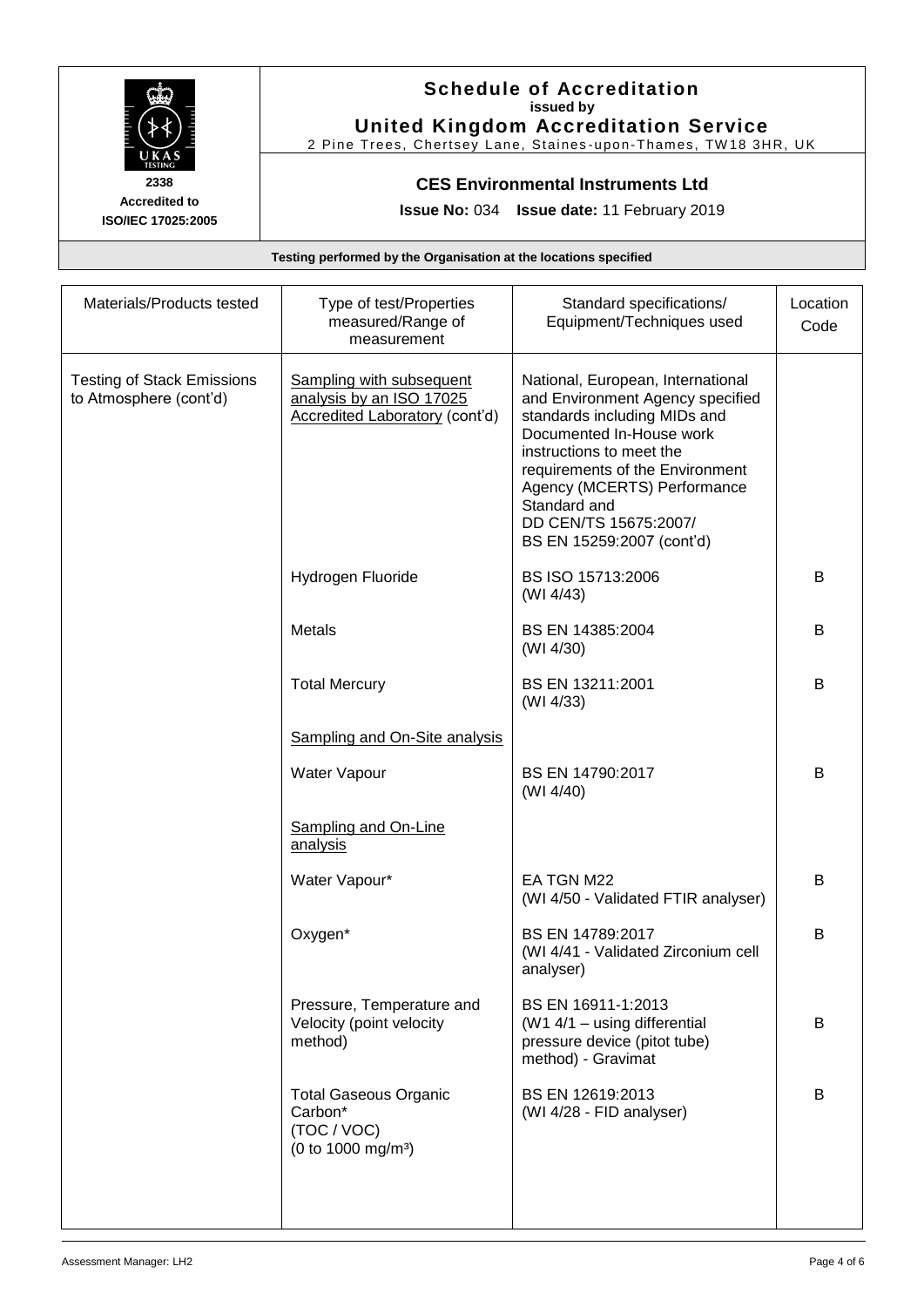

## **Schedule of Accreditation issued by United Kingdom Accreditation Service**

2 Pine Trees, Chertsey Lane, Staines-upon-Thames, TW18 3HR, UK

## **CES Environmental Instruments Ltd**

**Issue No:** 034 **Issue date:** 11 February 2019

**Testing performed by the Organisation at the locations specified**

| Materials/Products tested                                   | Type of test/Properties<br>measured/Range of<br>measurement | Standard specifications/<br>Equipment/Techniques used                                                                                                                                                                                                                                                 | Location<br>Code |
|-------------------------------------------------------------|-------------------------------------------------------------|-------------------------------------------------------------------------------------------------------------------------------------------------------------------------------------------------------------------------------------------------------------------------------------------------------|------------------|
| <b>Testing of Stack Emissions</b><br>to Atmosphere (cont'd) | <b>Sampling and On-Line</b><br>analysis (cont'd)            | National, European, International<br>and Environment Agency specified<br>standards including MIDs and<br>Documented In-House work<br>instructions to meet the<br>requirements of the Environment<br>Agency (MCERTS) Performance<br>Standard and<br>DD CEN/TS 15675:2007/<br>BS EN 15259:2007 (cont'd) |                  |
|                                                             | Carbon monoxide*                                            | BS EN 15058:2017<br>(WI 4/42 - NDIR Analyser)<br>EA TGN M22<br>(WI 4/50 - Validated FTIR analyser)                                                                                                                                                                                                    | B                |
|                                                             | Carbon Dioxide*                                             | ISO 12039:2001<br>(WI 4/9 - NDIR Analyser)<br>EA TGN M22<br>(WI 4/50 - FTIR analyser)                                                                                                                                                                                                                 | B                |
|                                                             | Sulphur Dioxide*                                            | CEN/TS 17021:2017<br>EA TGN M22<br>(WI 4/50 - FTIR analyser)                                                                                                                                                                                                                                          | B                |
|                                                             | Propane*                                                    | EA TGN M22<br>(WI 4/50 - FTIR analyser)                                                                                                                                                                                                                                                               | B                |
|                                                             | Hydrogen Chloride*                                          | EA TGN M22<br>(WI 4/50 - FTIR analyser)                                                                                                                                                                                                                                                               | В                |
|                                                             | Nitrogen monoxide (NO)*                                     | BS EN 14792:2017<br>(WI 4/39 - Chemiluminescence<br>analyser)<br>EA TGN M22<br>(WI 4/50 - Validated FTIR analyser)                                                                                                                                                                                    | B                |
|                                                             | Nitrogen dioxide (NO <sub>2</sub> )*                        | EA TGN M22<br>(WI 4/50 - Validated FTIR analyser)                                                                                                                                                                                                                                                     | B                |
|                                                             | Oxides of Nitrogen (NOx)*                                   | BS EN 14792:2017<br>(WI 4/39 - Chemiluminescence<br>analyser)<br>EA TGN M22<br>(WI 4/50 - Validated FTIR analyser)                                                                                                                                                                                    | B                |